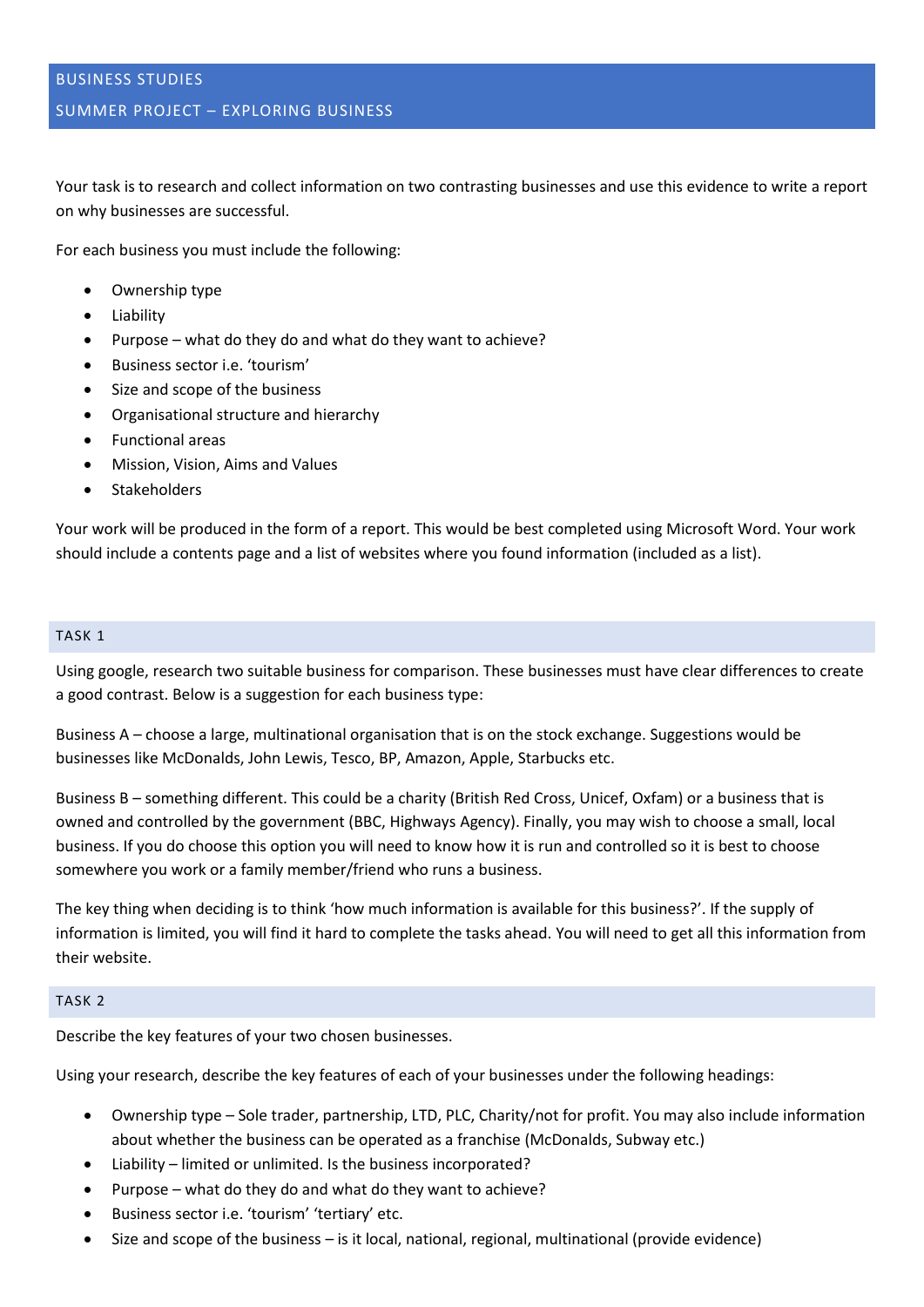Use screenshots, images, and quotations to highlight where you found the information. An example is given below.



*'The included screenshot shows McDonalds current share price on the LSE. As it is listed on the stock exchange, McDonalds is a PLC. A PLC is a public limited corporation. This means that they can sell shares to the public and will have shareholders from across the world. They also must release regular financial information in the form of annual reports to shareholders, as shown below.'*

#### **Annual Reports**



As stated, you have to find this information for two business and compare them. You can either complete all the research for one business and then do the other after or you can do both, side by side, under each research heading (for example, doing a section on liability and putting the research for each business together).

### TASK 3

Create a simple table the compares the key features of each business.

The table should look like the one below (you can copy this into your report):

|                | <b>Business A</b> | <b>Business B</b> | Comparison |
|----------------|-------------------|-------------------|------------|
| Ownership Type |                   |                   |            |
| Liability      |                   |                   |            |
| Purpose        |                   |                   |            |
| Sector         |                   |                   |            |
| Size and Scope |                   |                   |            |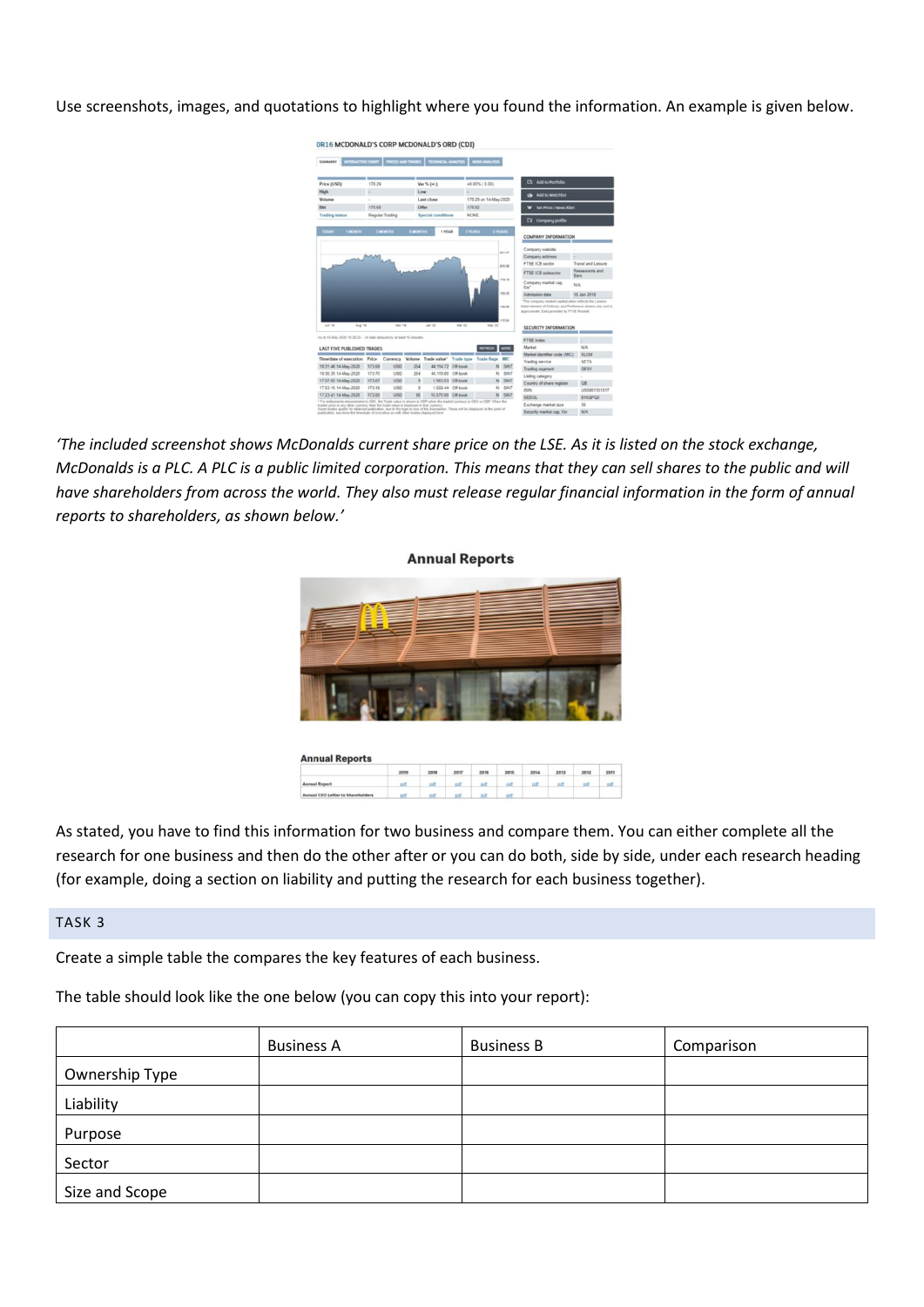#### TASK 4A

# Stakeholder Analysis

Start this task by defining the term 'stakeholder' followed by a description of each of the following stakeholder types:

- Customers
- **Employees**
- **Suppliers**
- Government
- Owners/Shareholders
- Local Community
- Pressure Groups

# TASK 4B

# Stakeholder application

In this task, you must describe how each stakeholder group influences your chosen businesses. This should be done as a list; an example is below:

# Stakeholders at McDonalds

Customers – McDonalds has a broad range of customers and seeks to target people from all market segments. Customers at McDonalds are very important as they help them to generate revenues that will lead to greater profits. McDonalds uses a range of strategies to engage with its customers, such as advertising (online, tv) and social media presence. McDonalds also relies on its customers for positive reviews and word of mouth and recognises that any negative publicity is often shared online due to the size of the business.

Suppliers – McDonalds has a broad range of suppliers due to the scale of their business. They are major buyers of meat, breads, vegetables, and dairy products. McDonalds has a policy of using local UK farms and regularly promotes the quality of the ingredients that they receive. Due to their size, it is likely that McDonalds is able to negotiate low prices with its suppliers. They also depend upon them heavily as they operate in perishable goods and therefore require regular deliveries of fresh produce.

# TASK 5

# Internal Organisation

Similarly to task 2, you must research and describe the key features of both of your businesses. For each, research the following:

- Mission Statement and Vision
- Aims and Values
- Organisational structure
- Functional areas (departments that exist within the business, i.e. 'Finance' or 'Marketing'

Use screenshots, images, and quotations to highlight where you found the information. It is vital that you include either a diagram of the business ownership structure or an image from the internet.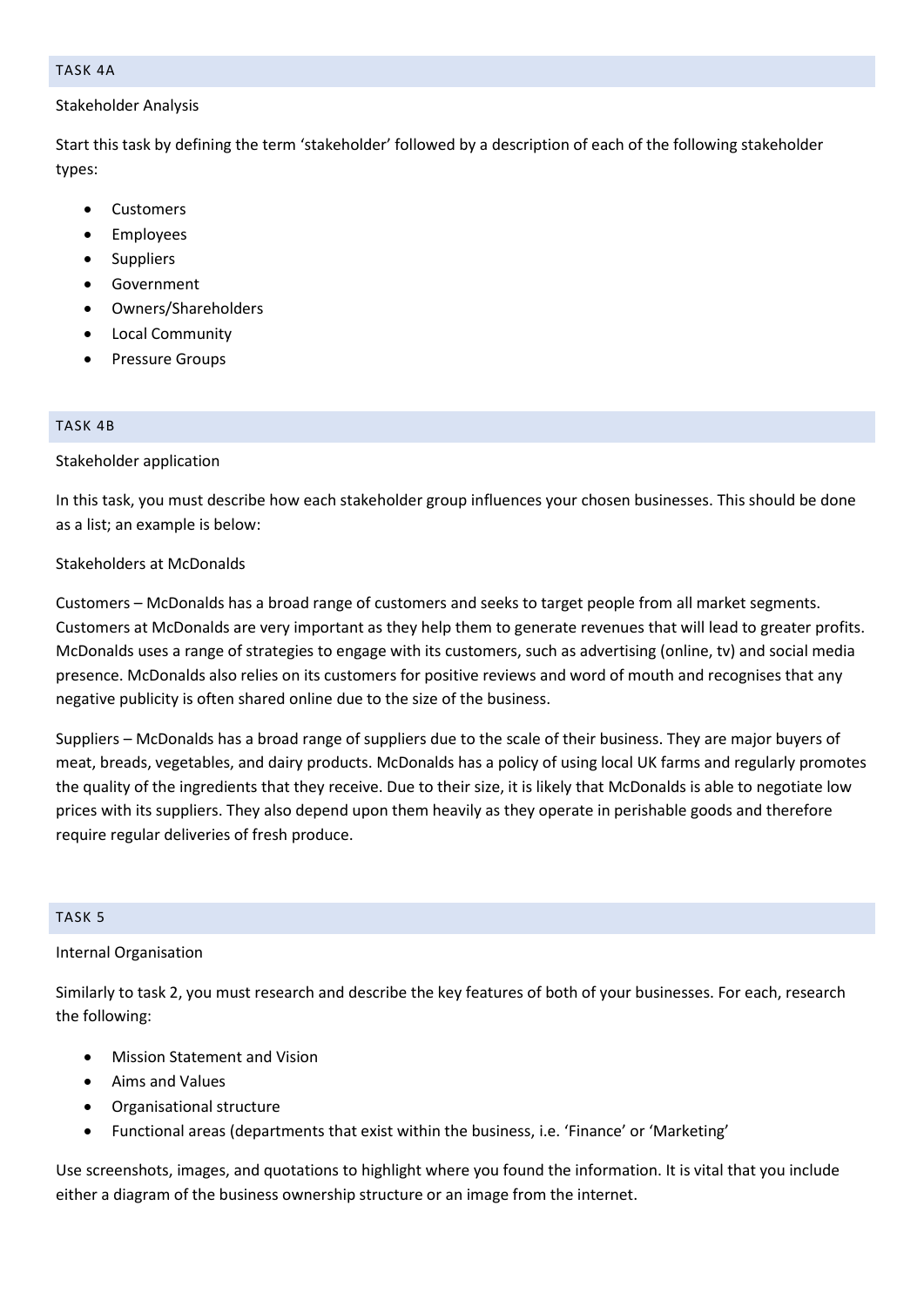Here is an example:



*'This is an organisational chart from a typical store at Tesco. You can see that the regional manager supervises the store manager who in turn is responsible for the other managers below him. Each manager has a clear role that is linked to a functional area of the store, for example 'clothing section manager'. This allows Tesco to effectively allocate each department and hold them accountable for the quality of their work.'*



*'This is a diagram of the functional areas that exist at Tesco. They have clearly identified departments for each broad area and again ensure that all aspects of their trading are looked after by a team of specialists.'*

# TASK 6

The same as Task 3, create a table that compares your findings from task 5. You may wish to use the same format as the one below:

|                                 | <b>Business A</b> | <b>Business B</b> | Comparison |
|---------------------------------|-------------------|-------------------|------------|
| Mission Statement and<br>Vision |                   |                   |            |
| Aims and Values                 |                   |                   |            |
| <b>Organisational Structure</b> |                   |                   |            |
| <b>Functional Areas</b>         |                   |                   |            |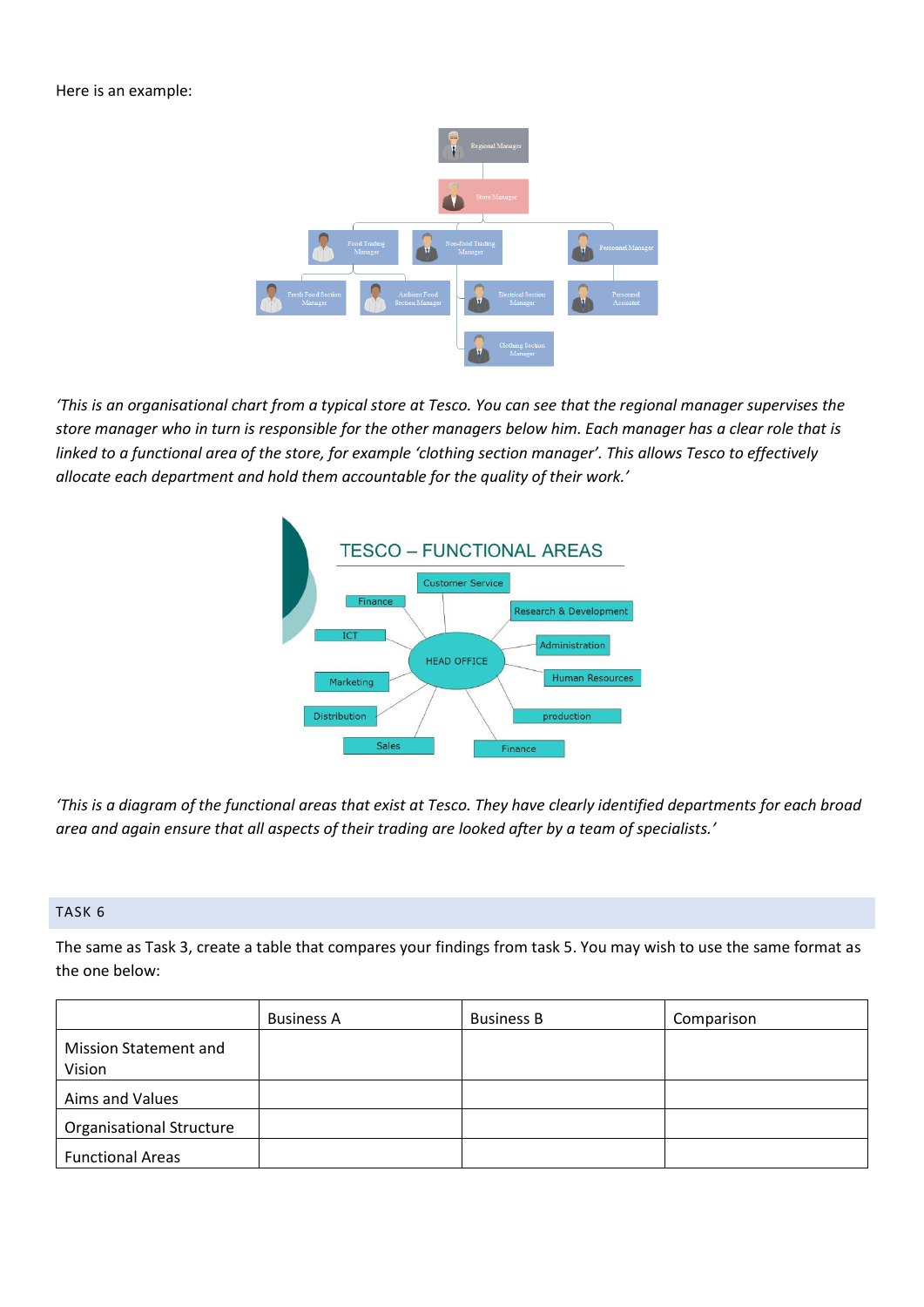### TASK 7

For this task you need to find between 4-6 examples of how each business communicates with its stakeholders. This can be annual reports to shareholders, advertisements aimed at customers, information for the local community, staff training documents, press releases, website information, supplier statements. Essentially, anything that they produce is designed to communicate with at least one stakeholder! You need to then write about what the communication shows and how this is positive for the business. Examples of suitable screenshots below: